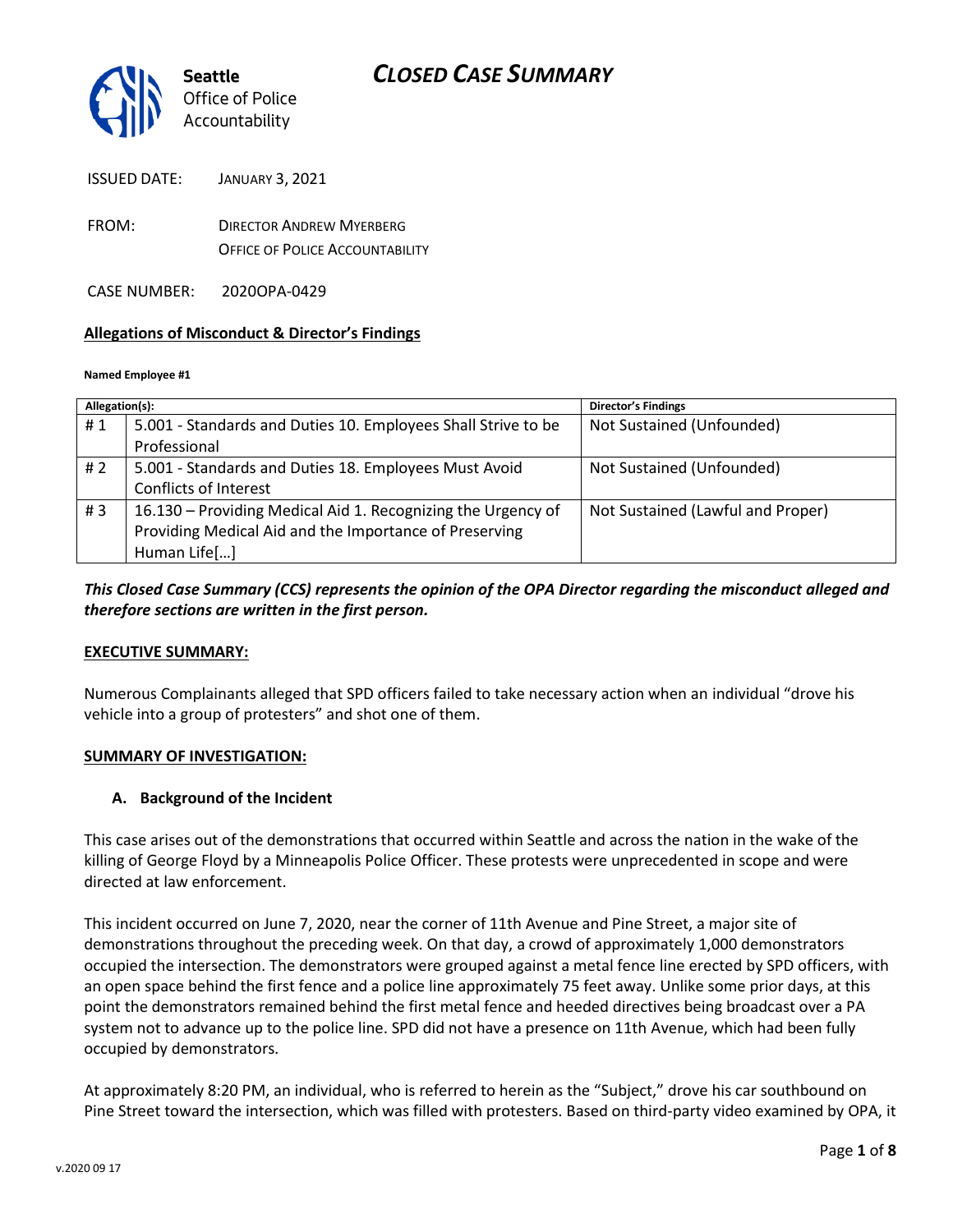OPA CASE NUMBER: 2020OPA-0429

appeared that the Subject attempted to drive into the crowd. According to charging documents, after he was arrested, the Subject stated that he initially drove to the demonstration site on his way to work to see "how bad" the demonstrations were and, while doing so, he inadvertently encountered the crowd. However, statements from witnesses attested to the fact that the Subject recklessly attempted to drive through the crowd. While OPA cannot conclusively determine the Subject's motive and defers to the ultimate conclusions of his criminal trial, OPA's analysis suggests that the crowd perceived the Subject's actions as dangerous and as intending to harm demonstrators, and several people attempted to stop the car.

An individual among the demonstrators, referred to herein as the "Victim," approached the driver's side window, which was open, and grabbed at the steering wheel. He punched the Subject to induce him to stop. At that point, the Subject retrieved a firearm from the passenger seat and fired once, hitting the Victim in the shoulder. After he shot the Victim, the Subject exited his vehicle. Video footage taken by members of the crowd showed that, by this time, the Subject's vehicle came to rest at the crosswalk. According to witness statements and a third-party video of the incident, the Subject then got out of his vehicle and pointed his firearm at members of the crowd who were nearby. He walked into the crowd and moved to the front of the protest line, where the video showed him crossing the metal barrier erected by SPD. The entire time from when the Subject shot the Victim to when he crossed the metal barrier was approximately 50 seconds. The entire video, which depicts the vehicle driving south on 11th Avenue and first being noticed by demonstrators, is 1:27 in length. After the Subject crossed the first metal barrier, he was taken into custody and then arrested by SPD officers on the police line.

The same and additional videos from the scene show individuals in the crowd assisting the Victim. Several civilians with medical markings are seen crouched around the Victim. Those individuals helped the Victim to his feet and walked with him in the direction of 11th and Pike, where he was medically assisted by representatives from the Seattle Fire Department (SFD). According to dispatch records, SFD took custody of the Victim approximately 10 minutes after the initial report of an incident at 11th and Pine.

## **B. OPA Complaints**

OPA received numerous complaints about this incident. The allegations varied but centered on three general concerns. First, Complainants alleged that SPD employees failed to act when the Victim was shot and instead allowed the Subject to peacefully approach the SPD line, thus inferring that SPD officers may have approved of the conduct. OPA broadly interpreted these complaints to allege that unnamed officers acted in a manner that undermined public trust in the Department.

Second, some Complainants alleged that SPD's response was driven by a familial relationship between the Subject and an SPD officer. These complaints appeared to stem from news reports that the Subject was the brother of an officer. OPA interpreted these complaints as alleging a conflict of interest with one or more SPD officers who responded to this incident.

Third, some Complainants alleged that SPD failed to render aid to the Victim promptly.

This OPA investigation ensued.

## **C. SPD's Response to the Incident**



**Seattle** *Office of Police Accountability*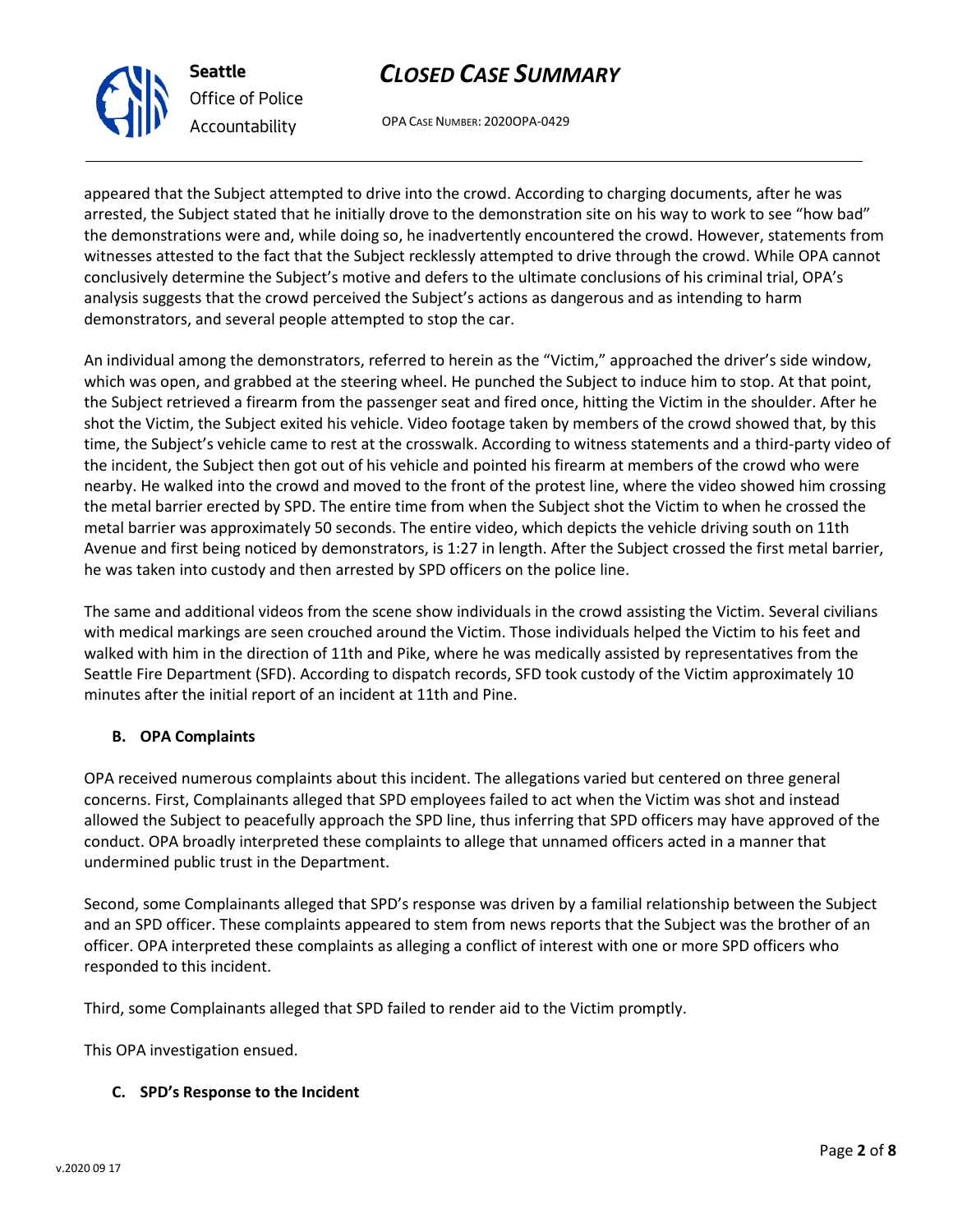OPA CASE NUMBER: 2020OPA-0429

#### *1. Arrest*

At the time of this incident, the SPD line was set approximately 120 feet back from the corner of 11th and Pine to create space between the metal fence demarcating the front rank of protesters and the police themselves. OPA's analysis of the officers' positioning indicated that, from the police line, it was not possible to see around the northwest corner of the building. Thus, officers on the line would not have seen the car approaching on 11th Avenue. Consequently, SPD became aware of the incident based on reactions by demonstrators in the crowd.

At 8:21 PM, SPD dispatch records indicated that the SPD Communications Center received a call from an individual reporting that the driver of a vehicle shot someone. At 8:22 PM, the call was updated to reflect reports of a "machine gun" and a victim at 11th and Pine. The call was updated to reflect that a shooting was believed to have taken place. SPD communications broadcast the report of a shooting citywide. Also, at 8:22, the dispatch log was updated to reflect that one individual, the Subject, was in custody.

Body-Worn Video (BWV) of the incident showed that the SPD officers present on the line would have been able to hear an audible popping sound or bang consistent with a gunshot at 8:22 PM. BWV did not record officers on the line reacting to this sound, and there was significant shouting and chanting from the crowd. Less than a minute later (approximately 50 seconds), the Subject crossed the metal barrier. BWV from the officer directly facing him – Witness Officer #1 (WO#1) – did not show the Subject crossing the barrier because it was obscured by WO#1's riot shield, however the sound of metal fencing was audible and officers, including WO#1, could be heard shouting for the Subject to get back. The Subject could be heard stating: "I had to shoot somebody; they were trying to attack my car." At that point, a large number of officers shouted for the Subject to put his hands up. This interaction took approximately 10 seconds.

WO#1 set his riot shield aside. As he did so, the Subject was visible with his hands raised. Another officer – Witness Officer #2 (WO#2) – moved in and took control of the Subject's hands. As they were doing so, three officers with riot shields moved forward and moved between the crowd and the Subject. WO#2 and WO#1 led the Subject behind the police line where they brought him into an adjacent alleyway. WO#2 placed him against a wall and WO#1 took control of one arm. At that time, the Subject advised that he had a gun. WO#1 frisked the front pocket of his sweatshirt and removed a firearm. WO#1 and WO#2 then placed the Subject in handcuffs.

Another officer – Witness Officer #3 (WO#3), was present and assisted in the handcuffing. As this was happening, the Subject stated that his "brother works for the police precinct." None of the officers appeared to acknowledge this information. WO#1 and WO#2 completed the handcuffing. As they did so, WO#3 appeared to make a thumbsup gesture in the Subject's field of view and said: "we'll get this sorted out, okay?" The Subject said "yeah." WO#2 brought the Subject inside of the East Precinct. WO#1 and WO#3 returned to the line.

## *2. Radio Traffic and Medical Response*

At approximately the same time, examinations of the radio log showed that SPD incident commanders were attempting to understand what had occurred. Analysis of SPD radio showed that at approximately 8:22 PM, reports of a "skirmish" in the crowd were broadcast. 11 seconds later, it was reported that a car drove into the crowd. 24 seconds after the report about the car, a "man with a gun in his hand, 11/Pine" was reported. 14 seconds after the report of the armed Subject, it was advised that a man wearing "[b]lack shirt blue jeans, approaching the line." OPA notes that, while the radio traffic did not identify this individual as the Subject, the description matches what he was



**Seattle** *Office of Police Accountability*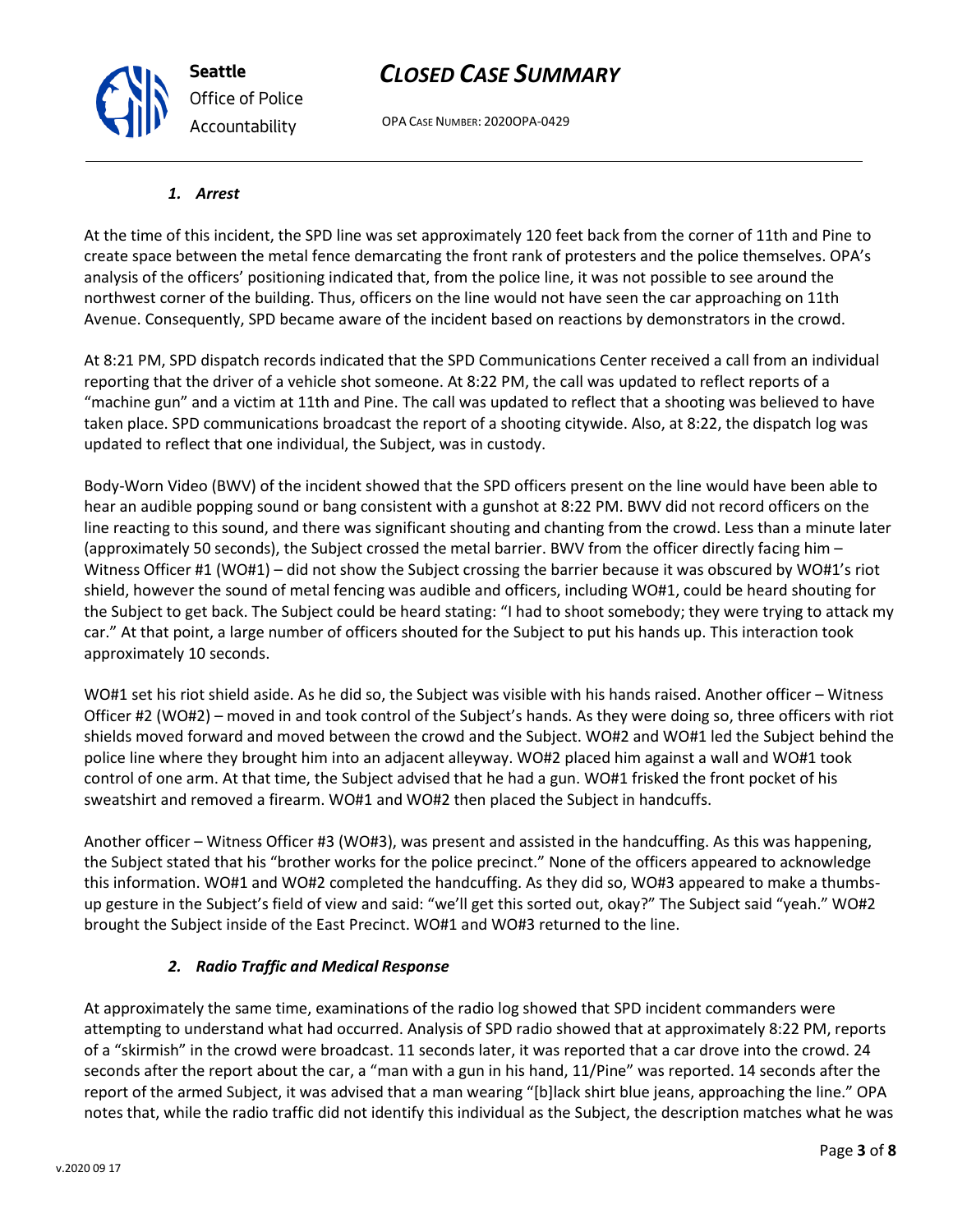OPA CASE NUMBER: 2020OPA-0429

wearing at the time as well as his conduct. The time between the "skirmish" report and the report of the man crossing the metal barrier was 48 seconds, roughly equivalent to the 50 seconds shown on the third-party video between when the Subject shot the Victim and when he turned himself over to police.

15 seconds after reporting the individual matching the Subject's description, an SPD supervisor who OPA believes to have been the incident commander ordered SWAT to "bring bearcat up with a long gun." At this point, it did not appear clear to the officers on the scene that only one shooter had been involved or that the shooter was in custody. Another supervisor on the line then requested to "get someone up on the roof" of the precinct or an adjacent building for situational awareness.

The bearcat approached the incident scene and units began moving to the roof. Two minutes and 35 seconds after the initial report of a "skirmish," SPD radio first advised of "reports that someone driving a vehicle has shot someone in the crowd." 7 seconds later, tones indicating a shooting were broadcast over the radio. 16 seconds after that, and two minutes and 58 seconds after the initial reports of an incident, WO#2 broadcast that he had taken an individual into custody.

At this point it was still not clear to SPD that there was only one shooter, or that the individual in custody was the Subject. Units arrived on the roof three minutes and six seconds after the initial reports of an incident, and 10 seconds after WO#2 advised that one was in custody. It took SPD one minute and 35 seconds to locate the Victim at 11th and Pine, at which point the South Precinct Anti-Crime Team dispatched two EMTs to that location. Rooftop units updated that the Victim was moving to 11th and Pike with the assistance of demonstration medics.

Five minutes and 51 seconds after the initial report of a disturbance at 11th and Pine, it was reported that SFD medics were staging at 11th and Union, two blocks south of the incident location. The Victim was at 11th and Pike, between Pine and Union. 20 seconds later, the Incident Commander ordered units to 11th and Union to accompany the medics. Approximately two minutes after Fire reported that it was staging, bicycle officers led by a lieutenant entered the crowd to locate the Victim. Eight minutes and 24 seconds after the initial incident, and two minutes and 33 seconds after Fire staged at 11th and Union, the Incident Commander ordered them to 11th and Pike. Exactly one minute later, it was reported over radio that they made contact with the Victim. The bicycle unit remained with the Victim and the medical unit.

During this time, SPD received numerous inaccurate reports of additional gunshots and shooting victims. Over the next six minutes, the Incident Commander coordinated with rooftop units, bicycle officers, and SWAT to ascertain that there were no additional victims before the scene was declared under control. In all, the time between the initial gunshot and the Victim receiving medical assistance was approximately nine minutes and 24 seconds.

## *3. Subject's Arrest Screening*

During the time that SPD was attempting to provide medical assistance, WO#2 and other officers were occupied with screening the Subject's arrest and determining how to book him into jail. Immediately after handcuffing the Subject, WO#2 brought him inside the precinct and placed him in a holding cell. The Subject was read his Miranda warnings and questioned about the incident. WO#2 questioned the Subject and a supervisor – Sergeant #1 – observed. The Subject stated that he was attempting to drive to his job downtown, where he worked night security at a store. He said that he became disoriented due to the demonstrations and began driving north on 11th when he encountered the crowd. The Subject explained that the crowd surrounded his vehicle on three sides and began



**Seattle**

*Office of Police Accountability*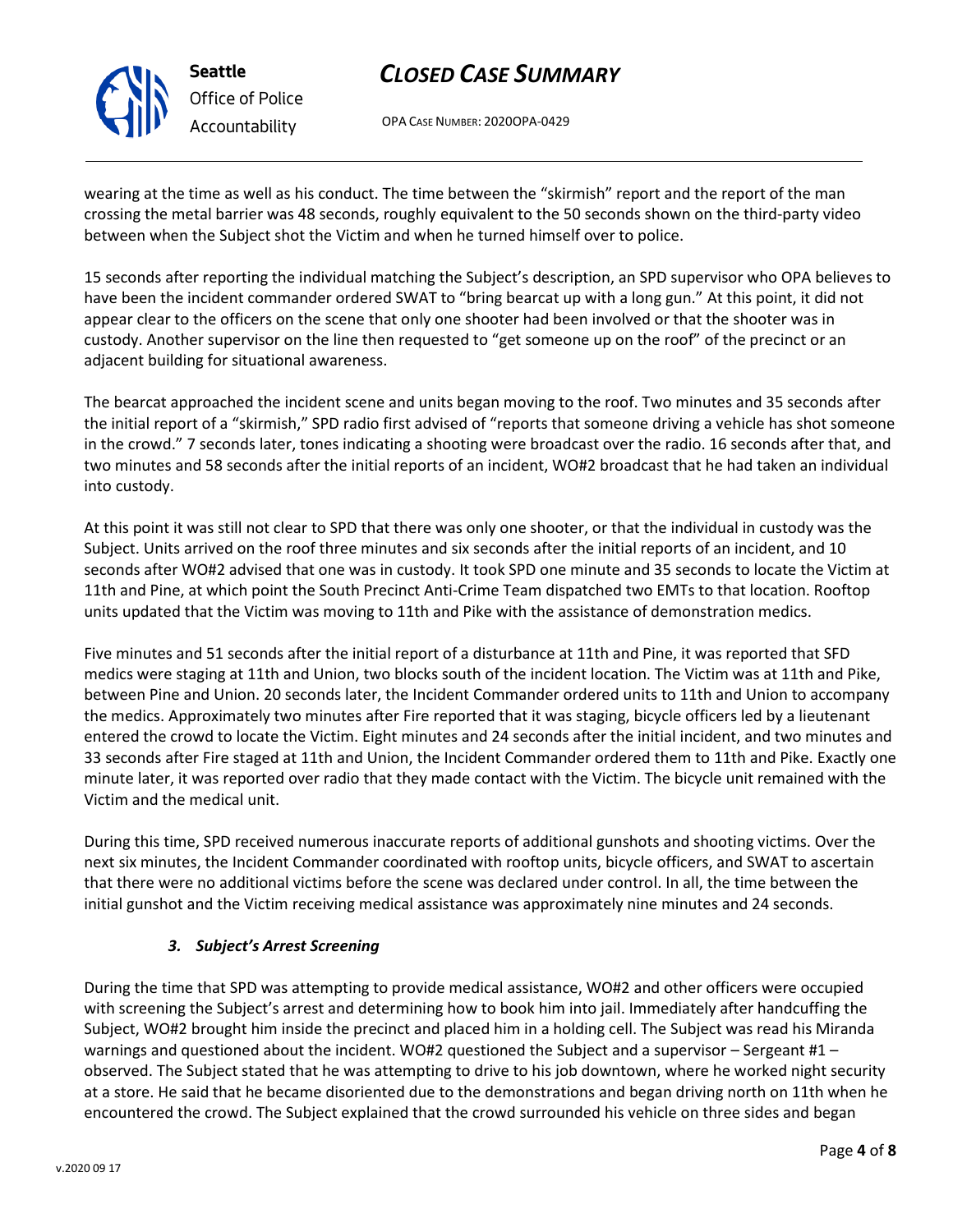

OPA CASE NUMBER: 2020OPA-0429

hitting and kicking his car. He stated that an individual – the Victim, reached into his window and began to grab and punch him. He said that he retrieved a gun from his passenger seat and fired into the Victim's chest.

WO#2 asked: "okay, so why did you shoot him in the chest?" The Subject replied: "I just shot because I was getting barricaded by everybody and, you know, I was fearing for my life." He stated that he got out of his car because it would not start. OPA's analysis of the questioning, which was recorded in its totality, indicated that WO#2 did not prompt or lead the Subject into stating a self-defense claim. The Subject explained that the Victim fell to the ground and that individuals began helping him.

The Subject told the officers that he "booked it" away from his vehicle and crossed the fence. He then stated: "my brother works here." WO#2 asked him to clarify what he meant by "here" and the Subject said that he meant the East Precinct and that his brother was a police officer. When asked, he gave his brother's name and said: "I do not want to ruin his name though." He clarified the spelling of his brother's name for WO#2. WO#2 resumed questioning the Subject about the incident, particularly concerning whether the Subject pointed his firearm at any other individuals. The questioning concluded. Shortly before WO#2 and Sergeant #1 left the screening area, they compared notes and Sergeant #1 appeared to ask WO#2 a question about the Subject's brother. WO#2 replied: "Yeah, doesn't sound familiar though." WO#2 left the area and deactivated his BWV.

Sometime later, Sergeant #1 spoke to the Subject while he left the holding cell to get water. The Subject remained in handcuffs. Sergeant #1 stated that the Subject's brother had been notified about the arrest, and that he had been relieved of duty. Sergeant #1 further stated that the Subject would be interviewed by detectives from the Homicide Unit and from there, either released or booked into jail. The Sergeant explained that, because the precinct was surrounded, it could be some time before he was transported to jail. The Subject was ultimately transported to the King County Jail later that day in a prisoner van.

## *4. Subject's Brother Relieved of Duty*

The Subject's brother, an officer, was identified based on the Subject's statement. That officer – Witness Officer #4 (WO#4), was stationed on the far side of the police line from where the Subject turned himself in. OPA examined WO#4's BWV during the arrest. It did not show the arrest although some commands given by the arresting officers were audible. WO#4 did not make any comments or take any actions that suggested to OPA that he realized the Subject's identity during the arrest.

After the Subject provided WO#4's name to WO#2 and Sergeant #1, WO#4's direct supervisor was notified by the Incident Commander. That supervisor – Sergeant #2, removed WO#4 from the line. Sergeant #2 stated that, after removing WO#4, she stayed with him until his shift ended the next morning and she confirmed that he had no contact with the Subject at any point during that time.

## **D. OPA Interviews**

OPA interviewed three of the Witness Officers. WO#2, who conducted the arrest, was asked about the arrest procedure. He stated that he brought the Subject into an alley rather than arresting him in front of the crowd because he did not want the crowd to interfere, and did not know at the time what the Subject had done apart from cross the police line. He stated that the crowd had been angry that day and that he was concerned about objects being thrown. He said that, when the Subject first approached, his firearm was not visible. WO#2 characterized the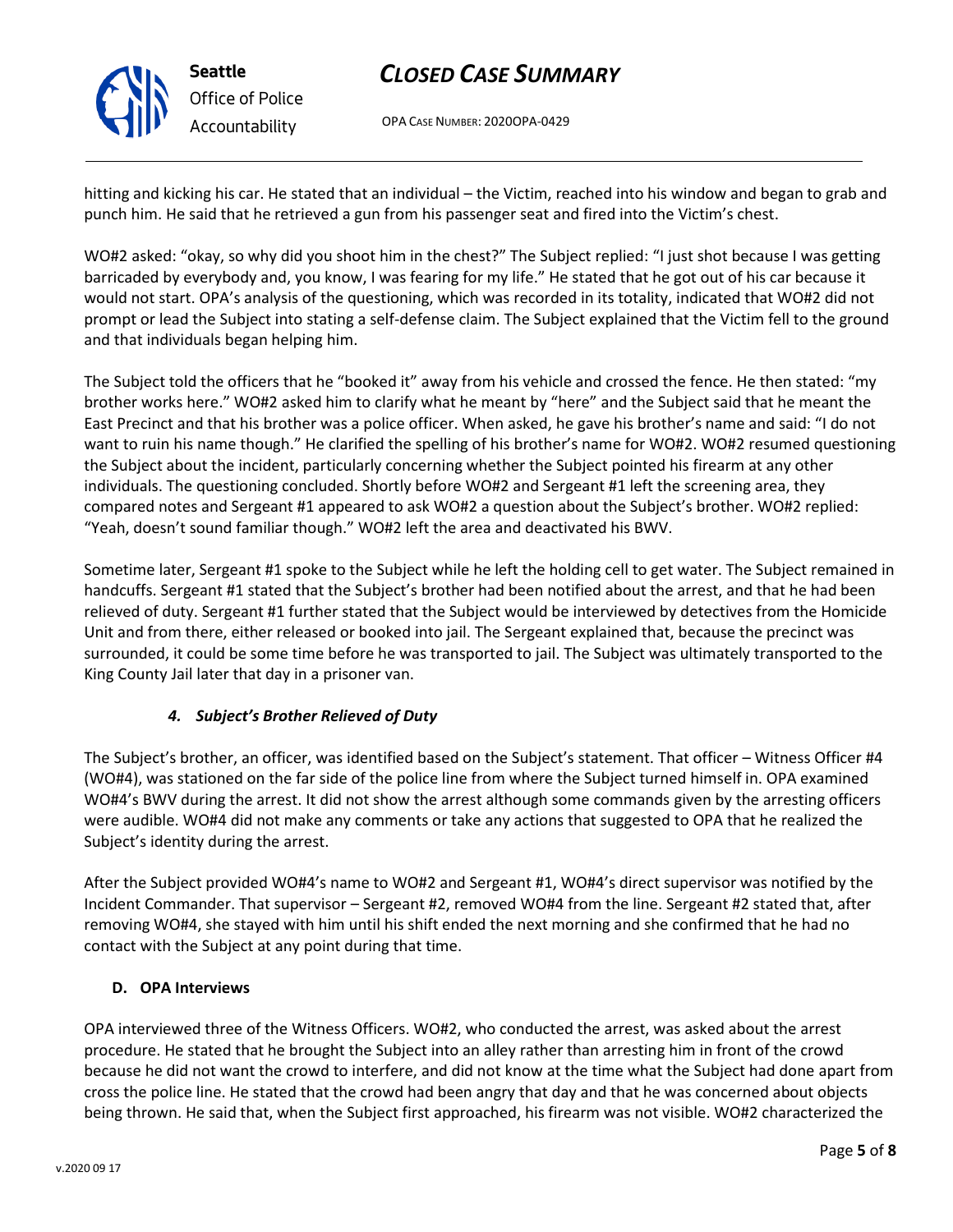

**Seattle** *Office of Police Accountability*

# *CLOSED CASE SUMMARY*

OPA CASE NUMBER: 2020OPA-0429

Subject as very compliant during the arrest process. He stated that, after he brought the Subject inside and interviewed him, he became aware of the Subject being related WO#4. WO#2 did not see or recall WO#4 having any contact with the Subject.

WO#3 was interviewed as well. WO#3 was involved only in the initial handcuffing and had no further contact with the Subject. He stated that the procedure of bringing the Subject behind the police line to be arrested was standard practice and consistent with other arrests. He also stated that the Subject was compliant. With respect to his comments that "we will get this sorted out," WO#3 stated that he was trying to establish a rapport with the Subject in case he had to question him later. WO#3 stated that he tries to be nice to those he arrests and that the thumbsup was something he did out of habit. WO#3 stated, and OPA's examination of documentation and BWV confirmed, that WO#3 was not involved in any other aspect of the investigation.

WO#4 was interviewed. He stated that Sergeant #2 made him aware of the Subject's identity approximately 30 minutes after the arrest occurred. He stated that, because of his relationship with the Subject, he was removed from the line and sat inside the precinct until the end of his shift where he had no contact with the Subject. He stated that he could not physically leave the precinct at the time of the arrest because it was surrounded by protesters.

## **ANALYSIS AND CONCLUSIONS:**

## **Named Employee #1 - Allegation #1**

## *5.001 - Standards and Duties 10. Employees Shall Strive to be Professional*

SPD Policy 5.001-POL-10 requires that SPD employees "strive to be professional." The policy further instructs that "employees may not engage in behavior that undermines public trust in the Department, the officer, or other officers" whether on or off duty. (SPD Policy 5.001-POL-10.) The policy further states the following: "Any time employees represent the Department or identify themselves as police officers or Department employees, they will not use profanity directed as an insult or any language that is derogatory, contemptuous, or disrespectful toward any person." (*Id*.) Lastly, the policy instructs Department employees to "avoid unnecessary escalation of events even if those events do not end in reportable uses of force." (*Id*.)

OPA was unable to identify any employee whose conduct toward the Subject, the Victim, or the crowd would undermine public trust in the Department or SPD officers. Similarly, the officers' collective conduct did not appear to escalate any confrontation with the crowd and, indeed, no confrontation occurred. Similarly, OPA's analysis did not identify any derogatory or disrespectful language or any profanity used by any of the officers.

At the time the incident occurred, it was not visible to the officers on Pine because the incident location was blocked by a building, and the significant crowd noise meant that the sound of a gunshot was not easily distinguishable. OPA determined that SPD became aware that a violent incident had occurred 50 seconds after the Subject shot the Victim when he turned himself in. Over approximately the next nine minutes, SPD actively coordinated with SFD, protest leaders, and SPD communications to provide medical aid to the Victim and to ascertain whether the threat to public safety had ended. In examining these events, OPA cannot find any evidence that SPD, or any individual officer, failed to take an action that would have kept people safe and, fortunately, nobody else was injured.

In addition, OPA does not believe that the officers initial handling of the Subject was unprofessional. Again, at the time the Subject approached the line, the officers did not know the extent of his actions. They treated him like any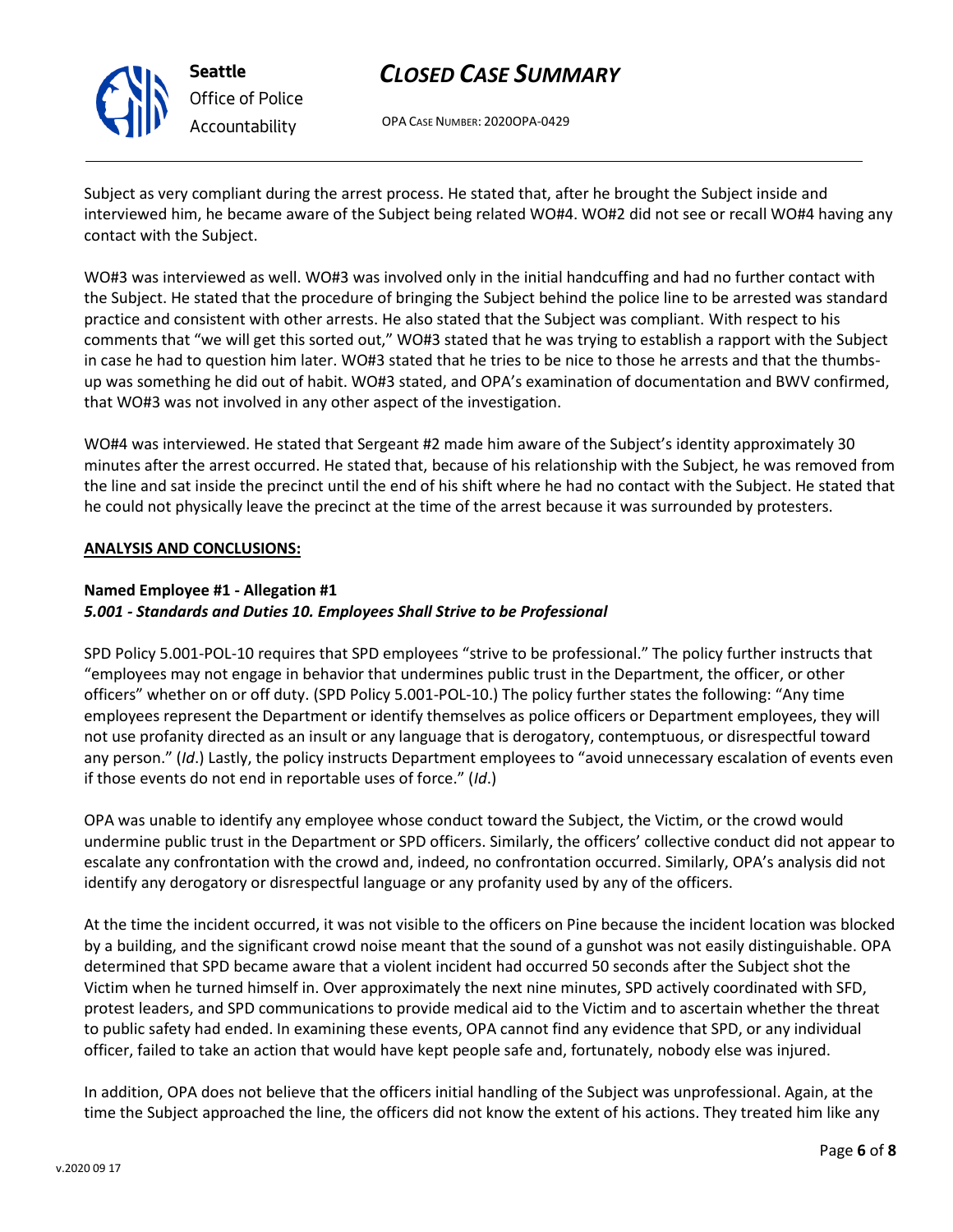

# *Office of Police Accountability*

# *CLOSED CASE SUMMARY*

OPA CASE NUMBER: 2020OPA-0429

other potential arrestee, first yelling at him to get back and then telling him to put up his hands before pulling him behind the lines and taking him into custody. Moreover, the video indicated that the Subject was compliant at the time so there would have been no reason for any of the officers to have used any force other than that necessary to control him and to handcuff him.

Lastly, some of the Complainants alleged that SPD officers or the Subject flashed a "thumbs up" sign while in view of the protesters, inferring that this was a sign of coordination with the Subject or at least approval of his actions. The only "thumbs up" sign OPA observed on BWV occurred after the Subject was arrested, and OPA interpreted this to be a form of rapport-building and de-escalation as WO#3 explained. These types of de-escalation tactics are consistent with SPD's policies and training and are largely what the public has come to expect and demand in other contexts. As such and without other evidence indicated that favorable action towards the Subject was taken – of which there is was none, OPA does not find this "thumbs up" to have constituted unprofessionalism.

For these reasons, OPA recommends that this allegation be Not Sustained – Unfounded.

Recommended Finding: **Not Sustained (Unfounded)**

## **Named Employee #1 - Allegation #2**

## *5.001 - Standards and Duties 18. Employees Must Avoid Conflicts of Interest*

SPD Policy 5.001-POL-18 requires that Department employees avoid conflicts of interest. In this regard, the policy specifically provides the following: "Employees will not engage in enforcement, investigative, or administrative functions that create or give the appearance of conflicts of interest"; and "Employees will not investigate events where they are involved. This also applies where any person with whom the employee has a personal relationship is involved in the event." (SPD Policy 5.001-POL-18.)

OPA was unable to find evidence supporting an allegation that any officer's conduct created a conflict of interest here. Indeed, WO#2 and Sergeant #1 did not appear to recognize WO#4's name at the time it was given to them and did not appear to take any action based on hearing that the Subject was related to a police officer except notifying Sergeant #2 that one of her officers might be related to an arrestee. Further, WO#4 had no contact with the Subject and, ultimately, had no further role in demonstration management after the arrest. Ultimately, while WO#4 had a personal relationship with the Subject, OPA could not identify any instance in which the Subject was treated differently or better as a result.

For these reasons, OPA recommends that this allegation be Not Sustained – Unfounded.

Recommended Finding: **Not Sustained (Unfounded)**

## **Named Employee #1 - Allegation #3**

*16.130 – Providing Medical Aid 1. Recognizing the Urgency of Providing Medical Aid and the Importance of Preserving Human Life, Officers Will Request Medical Aid, if Needed, and Render Appropriate Medical Aid Within Their Training as Soon as Reasonably Possible*

SPD Policy 16.130-POL-2(1) states that employees assisting a sick or injured person will seek to determine the nature and cause of a person's injury or illness and provide first aid or call for Emergency Medical Services as needed, with